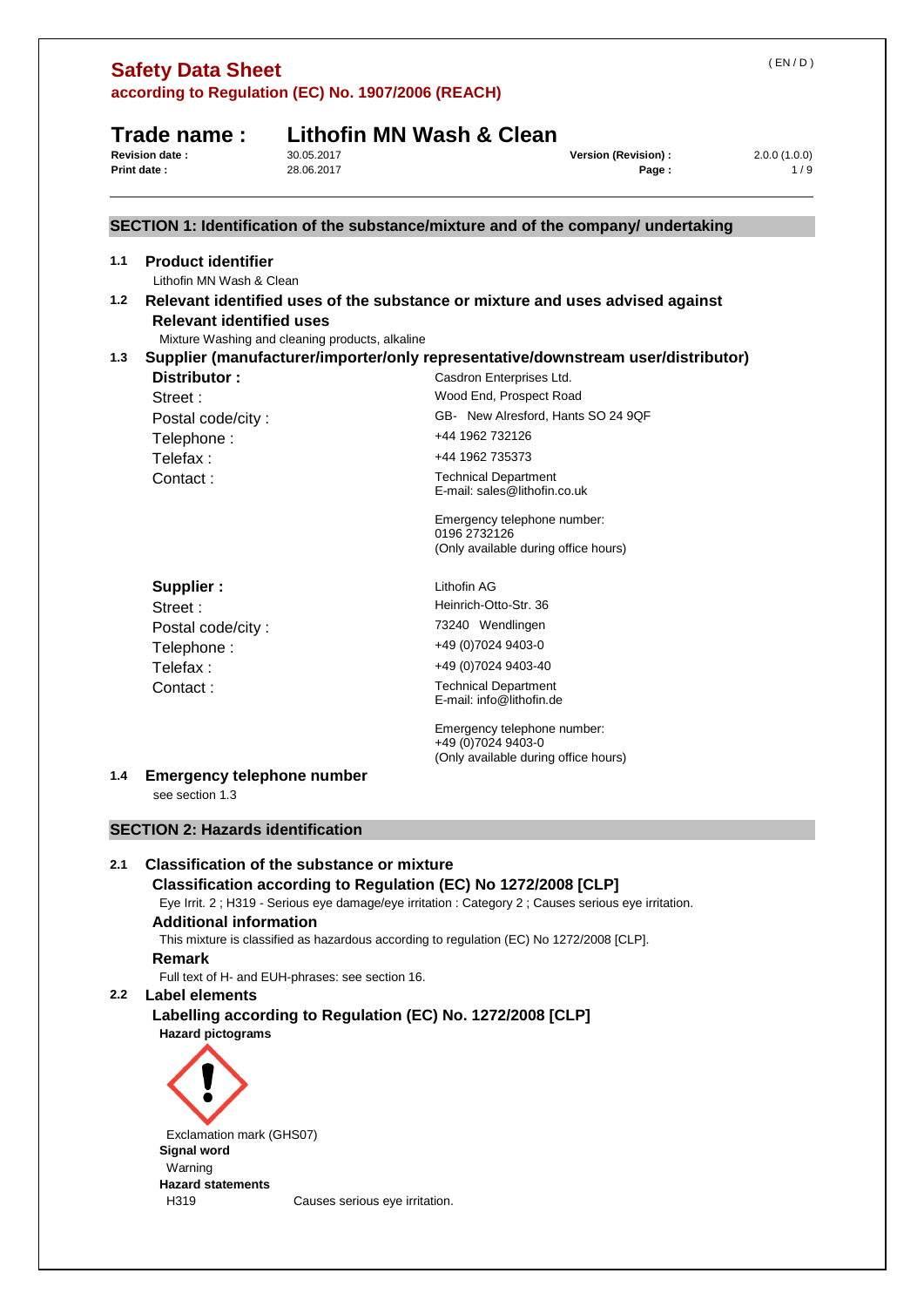|                  | according to Regulation (EC) No. 1907/2006 (REACH)                                                                                               |                          |                                                                                    |                                                                                                                       |                     |  |  |
|------------------|--------------------------------------------------------------------------------------------------------------------------------------------------|--------------------------|------------------------------------------------------------------------------------|-----------------------------------------------------------------------------------------------------------------------|---------------------|--|--|
|                  | Trade name:                                                                                                                                      |                          | Lithofin MN Wash & Clean                                                           |                                                                                                                       |                     |  |  |
|                  | Revision date:<br><b>Print date:</b>                                                                                                             | 30.05.2017<br>28.06.2017 |                                                                                    | Version (Revision) :<br>Page:                                                                                         | 2.0.0(1.0.0)<br>2/9 |  |  |
|                  | <b>Precautionary statements</b>                                                                                                                  |                          |                                                                                    |                                                                                                                       |                     |  |  |
|                  | P <sub>102</sub>                                                                                                                                 |                          | Keep out of reach of children.                                                     |                                                                                                                       |                     |  |  |
|                  | P280                                                                                                                                             |                          | Wear eye/face protection.                                                          |                                                                                                                       |                     |  |  |
|                  | P337+P313                                                                                                                                        |                          | If eye irritation persists: Get medical advice/attention.                          |                                                                                                                       |                     |  |  |
|                  | P305+P351+P338                                                                                                                                   |                          | present and easy to do. Continue rinsing.                                          | IF IN EYES: Rinse cautiously with water for several minutes. Remove contact lenses, if                                |                     |  |  |
|                  | P501                                                                                                                                             |                          | local and national regulations.                                                    | Dispose of contents and container to appropriate waste site or reclaimer in accordance with                           |                     |  |  |
|                  |                                                                                                                                                  |                          | Special rules for supplemental label elements for certain mixtures                 |                                                                                                                       |                     |  |  |
|                  | <b>EUH208</b>                                                                                                                                    | allergic reaction.       |                                                                                    | Contains (R)-P-MENTHA-1,8-DIENE; alpha-Hexyl Cinnamic Aldehyde.May produce an                                         |                     |  |  |
| $2.3\phantom{0}$ | <b>Other hazards</b>                                                                                                                             |                          |                                                                                    |                                                                                                                       |                     |  |  |
|                  |                                                                                                                                                  |                          | Adverse human health effects and symptoms                                          |                                                                                                                       |                     |  |  |
|                  |                                                                                                                                                  |                          |                                                                                    | Due to its pH value (see section 9), irritation of the skin and eyes cannot be ruled out.                             |                     |  |  |
| 2.4              | <b>Additional information</b>                                                                                                                    |                          |                                                                                    |                                                                                                                       |                     |  |  |
|                  |                                                                                                                                                  |                          |                                                                                    | The substances in the mixture do not meet the PBT/vPvB criteria according to REACH, annex XIII.                       |                     |  |  |
|                  |                                                                                                                                                  |                          |                                                                                    |                                                                                                                       |                     |  |  |
|                  | <b>SECTION 3: Composition/information on ingredients</b>                                                                                         |                          |                                                                                    |                                                                                                                       |                     |  |  |
|                  |                                                                                                                                                  |                          |                                                                                    |                                                                                                                       |                     |  |  |
| 3.2              | <b>Mixtures</b>                                                                                                                                  |                          |                                                                                    |                                                                                                                       |                     |  |  |
|                  | <b>Hazardous ingredients</b>                                                                                                                     |                          |                                                                                    |                                                                                                                       |                     |  |  |
|                  | 115-0; CAS No.: 68411-30-3                                                                                                                       |                          |                                                                                    | Benzenesulfonic acid, C10-13-alkyl derivs., sodium salts; REACH registration No.: 01-2119489428-22-xxxx; EC No.: 270- |                     |  |  |
|                  | Weight fraction:                                                                                                                                 |                          | $\geq 1 - < 3\%$                                                                   |                                                                                                                       |                     |  |  |
|                  | Classification 1272/2008 [CLP] :                                                                                                                 |                          |                                                                                    | Eye Dam. 1; H318 Acute Tox. 4; H302 Skin Irrit. 2; H315                                                               |                     |  |  |
|                  | Alcohols, C12-14, ethoxylated, sulfates, sodium salts; REACH registration No.: 01-2119488639-16-xxxx; EC No.: 500-234-<br>8; CAS No.: 68891-38-3 |                          |                                                                                    |                                                                                                                       |                     |  |  |
|                  | Weight fraction:                                                                                                                                 |                          | $\geq 1 - 5\%$                                                                     |                                                                                                                       |                     |  |  |
|                  | Classification 1272/2008 [CLP] :                                                                                                                 |                          |                                                                                    | Eye Dam. 1; H318 Skin Irrit. 2; H315 Aquatic Chronic 3; H412                                                          |                     |  |  |
|                  |                                                                                                                                                  |                          |                                                                                    | (R)-P-MENTHA-1,8-DIENE; REACH registration No.: 01-2119529223-47-xxxx; EC No.: 227-813-5; CAS No.: 5989-27-5          |                     |  |  |
|                  | Weight fraction:                                                                                                                                 |                          | $\geq 0.1 - < 0.5\%$                                                               |                                                                                                                       |                     |  |  |
|                  | Classification 1272/2008 [CLP] :                                                                                                                 |                          | Aquatic Chronic 1; H410                                                            | Flam. Liq. 3; H226 Skin Irrit. 2; H315 Skin Sens. 1; H317 Aquatic Acute 1; H400                                       |                     |  |  |
|                  |                                                                                                                                                  |                          |                                                                                    | BENZYL BENZOATE; REACH registration No.: 01-2119976371-33-xxxx; EC No.: 204-402-9; CAS No.: 120-51-4                  |                     |  |  |
|                  | Weight fraction:<br>Classification 1272/2008 [CLP] :                                                                                             |                          | < 0.5 %                                                                            | Acute Tox. 4; H302 Aquatic Chronic 2; H411                                                                            |                     |  |  |
|                  | $98 - 5$                                                                                                                                         |                          |                                                                                    | alpha-Hexyl Cinnamic Aldehyde; REACH registration No.: 01-2119533092-50-xxxx; EC No.: 639-566-4; CAS No.: 165184-     |                     |  |  |
|                  | Weight fraction:                                                                                                                                 |                          | $\geq 0.1 - < 0.5\%$                                                               |                                                                                                                       |                     |  |  |
|                  | Classification 1272/2008 [CLP] :                                                                                                                 |                          |                                                                                    | Skin Sens. 1B; H317 Aquatic Acute 1; H400 Aquatic Chronic 2; H411                                                     |                     |  |  |
|                  | <b>Additional information</b>                                                                                                                    |                          |                                                                                    |                                                                                                                       |                     |  |  |
|                  | Full text of H- and EUH-phrases: see section 16.                                                                                                 |                          | All ingredients of this mixture are (pre)registered according to REACH regulation. |                                                                                                                       |                     |  |  |

## **SECTION 4: First aid measures**

**Safety Data Sheet** 

## **4.1 Description of first aid measures**

#### **General information**

When in doubt or if symptoms are observed, get medical advice. Never give anything by mouth to an unconscious person or a person with cramps. If unconscious place in recovery position and seek medical advice.

## **Following inhalation**

Remove casualty to fresh air and keep warm and at rest. If breathing is irregular or stopped, administer artificial respiration. In case of respiratory tract irritation, consult a physician.

#### **In case of skin contact**

After contact with skin, wash immediately with plenty of water and soap. Immediately remove any contaminated clothing, shoes or stockings. Do not wash with: Cleaning agent, acidic Cleaning agent, alkaline Solvents/Thinner

#### **After eye contact**

In case of contact with eyes flush immediately with plenty of flowing water for 10 to 15 minutes holding eyelids apart and consult an ophthalmologist. Protect uninjured eye.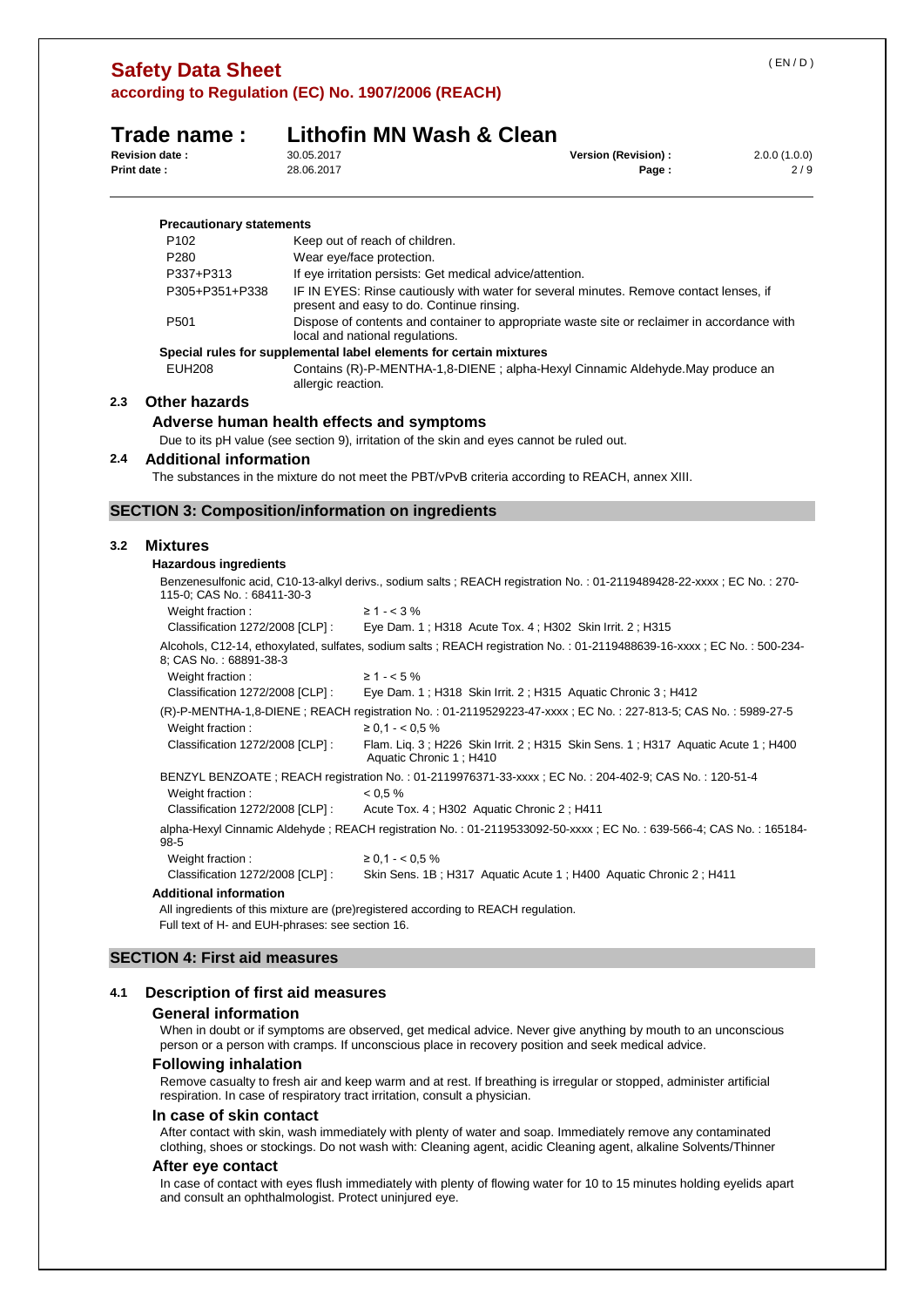## **Trade name : Lithofin MN Wash & Clean**

| 30.05.2017 |  |
|------------|--|
| 28.06.2017 |  |

| <b>Revision date :</b> | 30.05.2017 | Version (Revision) : | 2.0.0(1.0.0) |
|------------------------|------------|----------------------|--------------|
| <b>Print date:</b>     | 28.06.2017 | Page.                | 3/9          |

**After ingestion** 

Call a physician immediately. Keep at rest. If accidentally swallowed rinse the mouth with plenty of water (only if the person is conscious) and obtain immediate medical attention. Do NOT induce vomiting.

## **Self-protection of the first aider**

First aider: Pay attention to self-protection!

- **4.2 Most important symptoms and effects, both acute and delayed**  No information available.
- **4.3 Indication of any immediate medical attention and special treatment needed**  No information available.

## **SECTION 5: Firefighting measures**

## **5.1 Extinguishing media**

#### **Suitable extinguishing media**

Water alcohol resistant foam ABC-powder Carbon dioxide (CO2) Water spray

**Unsuitable extinguishing media** 

High power water jet Strong water jet

## **5.2 Special hazards arising from the substance or mixture**

**Hazardous combustion products** 

Carbon monoxide Carbon dioxide (CO2)

## **5.3 Advice for firefighters**

Use suitable breathing apparatus.

## **Special protective equipment for firefighters**

Wear a self-contained breathing apparatus and chemical protective clothing.

## **5.4 Additional information**

Use water spray jet to protect personnel and to cool endangered containers. Do not allow run-off from fire-fighting to enter drains or water courses. Do not inhale explosion and combustion gases. The product itself does not burn. Coordinate fire-fighting measures to the fire surroundings.

## **SECTION 6: Accidental release measures**

## **6.1 Personal precautions, protective equipment and emergency procedures**

Wear personal protection equipment (refer to section 8). Provide adequate ventilation. Remove persons to safety.

## **6.2 Environmental precautions**

Do not allow to enter into soil/subsoil. Do not allow to enter into surface water or drains.

## **6.3 Methods and material for containment and cleaning up**

## **For cleaning up**

Suitable material for taking up: Universal binder

## **6.4 Reference to other sections**

Safe handling: see section 7 Disposal: see section 13 Personal protection equipment: see section 8

## **SECTION 7: Handling and storage**

## **7.1 Precautions for safe handling**

When using do not eat, drink, smoke, sniff.

## **Protective measures**

All work processes must always be designed so that the following is excluded: Inhalation of vapours or spray/mists Skin contact Eye contact Wear personal protection equipment (refer to section 8). Always close containers tightly after the removal of product. Do not breathe gas/fumes/vapour/spray. Use only in well-ventilated areas. If local exhaust ventilation is not possible or not sufficient, the entire working area must be ventilated by technical means.

## **Measures to prevent fire**

The product is not: Flammable Usual measures for fire prevention.

**Fire class :** -

## **7.2 Conditions for safe storage, including any incompatibilities Requirements for storage rooms and vessels**

Keep container tightly closed. Keep/Store only in original container.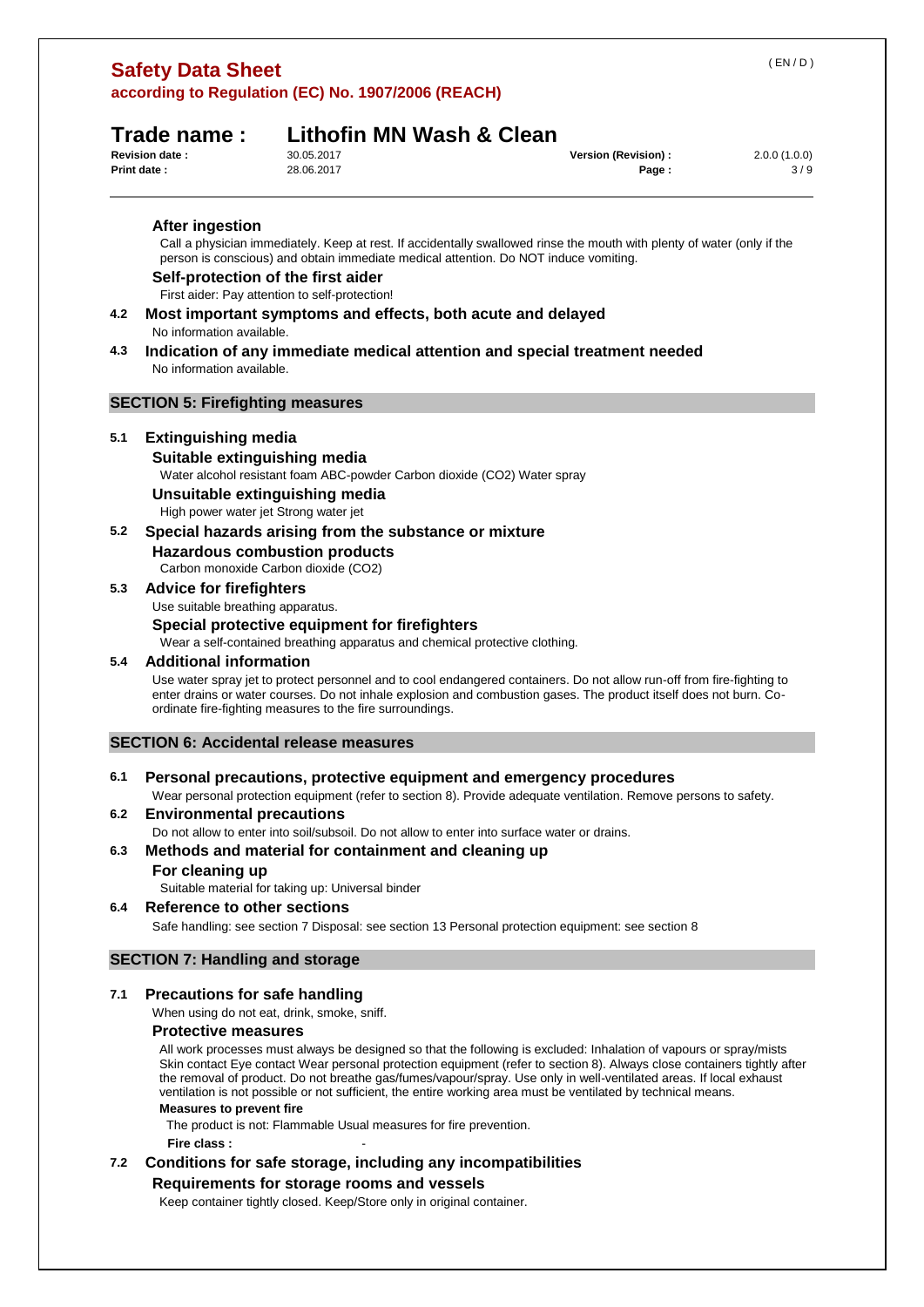# **Safety Data Sheet**

**according to Regulation (EC) No. 1907/2006 (REACH)** 

|     | Print date:                                                                                                                                                                                                                                                                                                                                                                                                                                                 | 28.06.2017 |                                                                         | Page:                                                                                                                                                                                                                                  | 4/9 |  |  |  |  |
|-----|-------------------------------------------------------------------------------------------------------------------------------------------------------------------------------------------------------------------------------------------------------------------------------------------------------------------------------------------------------------------------------------------------------------------------------------------------------------|------------|-------------------------------------------------------------------------|----------------------------------------------------------------------------------------------------------------------------------------------------------------------------------------------------------------------------------------|-----|--|--|--|--|
|     | Hints on joint storage<br>Storage class (TRGS 510): 12<br>Recommended storage temperature<br>Further information on storage conditions                                                                                                                                                                                                                                                                                                                      |            | $5 - 25 °C$                                                             |                                                                                                                                                                                                                                        |     |  |  |  |  |
|     |                                                                                                                                                                                                                                                                                                                                                                                                                                                             |            |                                                                         | Keep locked up and out of reach of children. Keep container tightly closed in a cool, well-ventilated place.                                                                                                                           |     |  |  |  |  |
| 7.3 | Specific end use(s)                                                                                                                                                                                                                                                                                                                                                                                                                                         |            |                                                                         |                                                                                                                                                                                                                                        |     |  |  |  |  |
|     | <b>Recommendation</b>                                                                                                                                                                                                                                                                                                                                                                                                                                       |            |                                                                         |                                                                                                                                                                                                                                        |     |  |  |  |  |
|     |                                                                                                                                                                                                                                                                                                                                                                                                                                                             |            | Observe technical data sheet. Observe instructions for use.             |                                                                                                                                                                                                                                        |     |  |  |  |  |
|     | <b>SECTION 8: Exposure controls/personal protection</b>                                                                                                                                                                                                                                                                                                                                                                                                     |            |                                                                         |                                                                                                                                                                                                                                        |     |  |  |  |  |
| 8.1 | <b>Control parameters</b>                                                                                                                                                                                                                                                                                                                                                                                                                                   |            |                                                                         |                                                                                                                                                                                                                                        |     |  |  |  |  |
|     | <b>Occupational exposure limit values</b>                                                                                                                                                                                                                                                                                                                                                                                                                   |            |                                                                         |                                                                                                                                                                                                                                        |     |  |  |  |  |
|     | (R)-P-MENTHA-1,8-DIENE; CAS No.: 5989-27-5                                                                                                                                                                                                                                                                                                                                                                                                                  |            |                                                                         |                                                                                                                                                                                                                                        |     |  |  |  |  |
|     | Limit value type (country of origin) : TRGS 900 (D)                                                                                                                                                                                                                                                                                                                                                                                                         |            |                                                                         |                                                                                                                                                                                                                                        |     |  |  |  |  |
|     | Limit value :                                                                                                                                                                                                                                                                                                                                                                                                                                               |            | 5 ppm / 28 mg/m <sup>3</sup>                                            |                                                                                                                                                                                                                                        |     |  |  |  |  |
|     | Peak limitation:                                                                                                                                                                                                                                                                                                                                                                                                                                            |            | 4 (II)                                                                  |                                                                                                                                                                                                                                        |     |  |  |  |  |
|     | Remark:                                                                                                                                                                                                                                                                                                                                                                                                                                                     |            | H, Sh, Y                                                                |                                                                                                                                                                                                                                        |     |  |  |  |  |
|     | Version:                                                                                                                                                                                                                                                                                                                                                                                                                                                    |            | 04.11.2017                                                              |                                                                                                                                                                                                                                        |     |  |  |  |  |
| 8.2 | <b>Exposure controls</b>                                                                                                                                                                                                                                                                                                                                                                                                                                    |            |                                                                         |                                                                                                                                                                                                                                        |     |  |  |  |  |
|     | <b>Personal protection equipment</b>                                                                                                                                                                                                                                                                                                                                                                                                                        |            |                                                                         |                                                                                                                                                                                                                                        |     |  |  |  |  |
|     | <b>Eye/face protection</b><br>Spray application.                                                                                                                                                                                                                                                                                                                                                                                                            |            |                                                                         | Usually no personal eye/face protection necessary. Eye/face protection necessary at: Splashes, Contact with eyes,                                                                                                                      |     |  |  |  |  |
|     | Suitable eye protection<br>Eye glasses with side protection goggles                                                                                                                                                                                                                                                                                                                                                                                         |            |                                                                         |                                                                                                                                                                                                                                        |     |  |  |  |  |
|     | <b>Required properties</b>                                                                                                                                                                                                                                                                                                                                                                                                                                  |            |                                                                         |                                                                                                                                                                                                                                        |     |  |  |  |  |
|     | <b>DIN EN 166</b>                                                                                                                                                                                                                                                                                                                                                                                                                                           |            |                                                                         |                                                                                                                                                                                                                                        |     |  |  |  |  |
|     | <b>Skin protection</b>                                                                                                                                                                                                                                                                                                                                                                                                                                      |            |                                                                         |                                                                                                                                                                                                                                        |     |  |  |  |  |
|     | Usually no personal skin protection necessary. Skin protection necessary at: Splashes, Contact with skin, Spray<br>application.                                                                                                                                                                                                                                                                                                                             |            |                                                                         |                                                                                                                                                                                                                                        |     |  |  |  |  |
|     | <b>Hand protection</b>                                                                                                                                                                                                                                                                                                                                                                                                                                      |            |                                                                         |                                                                                                                                                                                                                                        |     |  |  |  |  |
|     | Suitable gloves type : Gloves with long cuffs<br>Suitable material : NBR (Nitrile rubber), 0,4mm, >8h; Butyl caoutchouc, 0,5mm, >8h; FKM (fluoro rubber), 0,7mm,<br>>8h;                                                                                                                                                                                                                                                                                    |            |                                                                         |                                                                                                                                                                                                                                        |     |  |  |  |  |
|     | Recommended glove articles : Manufacturer KCL GmbH/Eichenzell-Germany; Ansell/Yarra City-Australia Or<br>comparable articles from other companies.                                                                                                                                                                                                                                                                                                          |            |                                                                         |                                                                                                                                                                                                                                        |     |  |  |  |  |
|     |                                                                                                                                                                                                                                                                                                                                                                                                                                                             |            |                                                                         | Additional hand protection measures : Check leak tightness/impermeability prior to use.                                                                                                                                                |     |  |  |  |  |
|     | Remark : Breakthrough times and swelling properties of the material must be taken into consideration. The quality of<br>the protective gloves resistant to chemicals must be chosen as a function of the specific working place concentration<br>and quantity of hazardous substances. For special purposes, it is recommended to check the resistance to<br>chemicals of the protective gloves mentioned above together with the supplier of these gloves. |            |                                                                         |                                                                                                                                                                                                                                        |     |  |  |  |  |
|     | <b>Body protection</b>                                                                                                                                                                                                                                                                                                                                                                                                                                      |            |                                                                         |                                                                                                                                                                                                                                        |     |  |  |  |  |
|     | Protective clothing.                                                                                                                                                                                                                                                                                                                                                                                                                                        |            |                                                                         |                                                                                                                                                                                                                                        |     |  |  |  |  |
|     |                                                                                                                                                                                                                                                                                                                                                                                                                                                             |            |                                                                         | <b>Suitable protective clothing: Chemical protection clothing Chemical resistant safety shoes</b>                                                                                                                                      |     |  |  |  |  |
|     | Required properties : alkali-resistant.                                                                                                                                                                                                                                                                                                                                                                                                                     |            |                                                                         |                                                                                                                                                                                                                                        |     |  |  |  |  |
|     |                                                                                                                                                                                                                                                                                                                                                                                                                                                             |            | <b>Remark</b> : Barrier creams are not substitutes for body protection. | Recommended protective clothing articles : DIN EN ISO 20345 DIN EN 13034 DIN EN 14605 DIN EN 14404                                                                                                                                     |     |  |  |  |  |
|     | <b>Respiratory protection</b>                                                                                                                                                                                                                                                                                                                                                                                                                               |            |                                                                         |                                                                                                                                                                                                                                        |     |  |  |  |  |
|     |                                                                                                                                                                                                                                                                                                                                                                                                                                                             |            | aerosol or mist formation. high concentrations spray application        | Usually no personal respirative protection necessary. Respiratory protection necessary at: insufficient ventilation                                                                                                                    |     |  |  |  |  |
|     | Suitable respiratory protection apparatus                                                                                                                                                                                                                                                                                                                                                                                                                   |            |                                                                         | Combination filtering device (EN 14387) Half-face mask (DIN EN 140) ABEK-P1                                                                                                                                                            |     |  |  |  |  |
|     | Remark                                                                                                                                                                                                                                                                                                                                                                                                                                                      |            |                                                                         | Use only respiratory protection equipment with CE-symbol including four digit test number. Observe the wear time<br>limits according GefStoffV in combination with the rules for using respiratory protection apparatus (BGR 190).     |     |  |  |  |  |
|     | General health and safety measures                                                                                                                                                                                                                                                                                                                                                                                                                          |            |                                                                         |                                                                                                                                                                                                                                        |     |  |  |  |  |
|     |                                                                                                                                                                                                                                                                                                                                                                                                                                                             |            |                                                                         | Minimum standard for preventive measures while handling with working materials are specified in the TRGS 500.<br>When using do not eat, drink, smoke, sniff. Avoid contact with skin, eyes and clothes. Remove contaminated, saturated |     |  |  |  |  |

## ( EN / D )

**Trade name :** Lithofin MN Wash & Clean Revision date : 30.05.2017 **Revision (Revision) :**  $2.0.0 (1.0.0)$ <br> **Rev Revision** :  $2.0.0 (1.0.0)$ <br> **Revision** :  $4/9$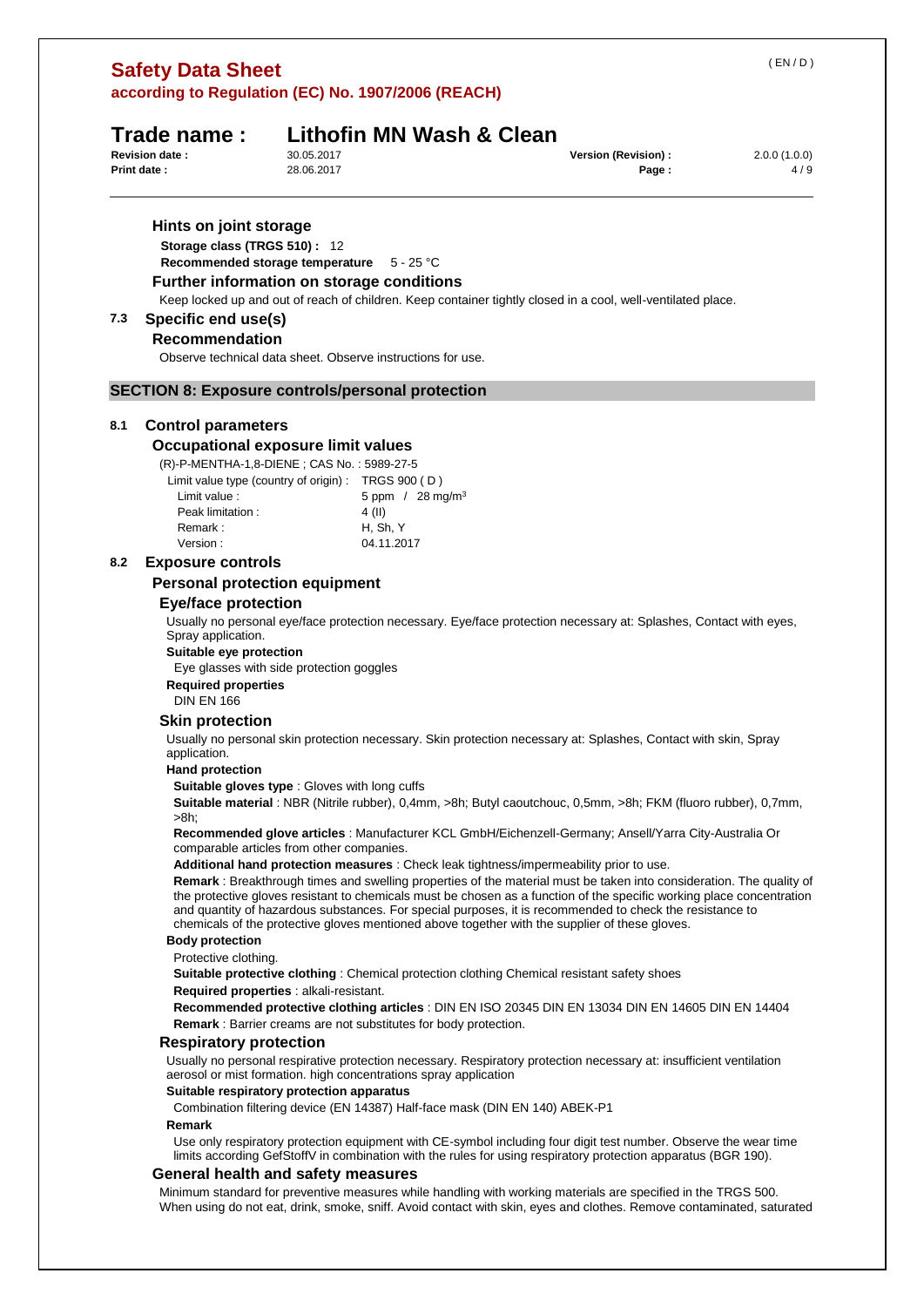| Print date: | Trade name:<br><b>Revision date:</b>                                                                        | 30.05.2017<br>28.06.2017 | Lithofin MN Wash & Clean |                                     | Version (Revision) :             | Page:                    | 2.0.0(1.0.0)<br>5/9                                                                                              |
|-------------|-------------------------------------------------------------------------------------------------------------|--------------------------|--------------------------|-------------------------------------|----------------------------------|--------------------------|------------------------------------------------------------------------------------------------------------------|
|             | skin care products after work.                                                                              |                          |                          |                                     |                                  |                          | clothing immediately. Wash contaminated clothing prior to re-use. Wash hands before breaks and after work. Apply |
|             | <b>SECTION 9: Physical and chemical properties</b>                                                          |                          |                          |                                     |                                  |                          |                                                                                                                  |
| 9.1         | Information on basic physical and chemical properties                                                       |                          |                          |                                     |                                  |                          |                                                                                                                  |
|             | Appearance:                                                                                                 | viscous                  |                          |                                     |                                  |                          |                                                                                                                  |
|             | Colour :                                                                                                    | light beige              |                          |                                     |                                  |                          |                                                                                                                  |
|             | Odour :                                                                                                     | perfumed                 |                          |                                     |                                  |                          |                                                                                                                  |
|             | Safety relevant basis data                                                                                  |                          |                          |                                     |                                  |                          |                                                                                                                  |
|             | Freezing point :                                                                                            |                          | (1013 hPa)               | approx.                             | -3                               | °C                       |                                                                                                                  |
|             | Initial boiling point and boiling range                                                                     |                          | (1013 hPa)               | approx.                             | 84                               | °C                       |                                                                                                                  |
|             | Decomposition temperature :                                                                                 |                          | (1013 hPa)               |                                     | not determined                   |                          |                                                                                                                  |
|             | Flash point :<br>Ignition temperature :                                                                     |                          |                          |                                     | not applicable<br>not determined |                          | closed cup                                                                                                       |
|             | <b>Sustaining combustion</b>                                                                                |                          |                          |                                     | No                               |                          | UN Test L2:Sustained<br>combustibility test                                                                      |
|             | Lower explosion limit :                                                                                     |                          |                          |                                     | not determined                   |                          |                                                                                                                  |
|             | <b>Upper explosion limit:</b>                                                                               |                          |                          |                                     | not determined                   |                          |                                                                                                                  |
|             | Vapour pressure :<br>Density:                                                                               |                          | (50 °C)<br>(20 °C)       | $\overline{\phantom{a}}$<br>approx. | 3000<br>1                        | hPa<br>g/cm <sup>3</sup> | Pyknometer                                                                                                       |
|             | Solvent separation test :                                                                                   |                          | (20 °C)                  | $\overline{\phantom{a}}$            | 3                                | %                        |                                                                                                                  |
|             | <b>Water solubility</b>                                                                                     |                          | (20 °C)                  |                                     | miscible                         |                          |                                                                                                                  |
|             | pH :<br>log P O/W :                                                                                         |                          |                          | approx.                             | 11<br>not determined             |                          |                                                                                                                  |
|             | Flow time:                                                                                                  |                          | (23 °C)                  | $\,$                                | 90                               | s                        | ISO cup 4 mm                                                                                                     |
|             | Odour threshold :                                                                                           |                          |                          |                                     | not determined<br>not determined |                          |                                                                                                                  |
|             | Vapourisation rate:<br><b>VOC-FR</b>                                                                        |                          |                          |                                     | not applicable                   |                          |                                                                                                                  |
| 9.2         | <b>Other information</b>                                                                                    |                          |                          |                                     |                                  |                          |                                                                                                                  |
|             | None                                                                                                        |                          |                          |                                     |                                  |                          |                                                                                                                  |
|             | <b>SECTION 10: Stability and reactivity</b>                                                                 |                          |                          |                                     |                                  |                          |                                                                                                                  |
|             | 10.1 Reactivity                                                                                             |                          |                          |                                     |                                  |                          |                                                                                                                  |
|             | No information available.                                                                                   |                          |                          |                                     |                                  |                          |                                                                                                                  |
|             | 10.2 Chemical stability                                                                                     |                          |                          |                                     |                                  |                          |                                                                                                                  |
|             | The product is stable under storage at normal ambient temperatures.                                         |                          |                          |                                     |                                  |                          |                                                                                                                  |
|             | 10.3 Possibility of hazardous reactions                                                                     |                          |                          |                                     |                                  |                          |                                                                                                                  |
|             | No hazardous reaction when handled and stored according to provisions.                                      |                          |                          |                                     |                                  |                          |                                                                                                                  |
|             | 10.4 Conditions to avoid                                                                                    |                          |                          |                                     |                                  |                          |                                                                                                                  |
|             | No hazardous reaction when handled and stored according to provisions.                                      |                          |                          |                                     |                                  |                          |                                                                                                                  |
|             | 10.5 Incompatible materials<br>The product develops hydrogen in an aqueous solution in contact with metals. |                          |                          |                                     |                                  |                          |                                                                                                                  |
|             | 10.6 Hazardous decomposition products                                                                       |                          |                          |                                     |                                  |                          |                                                                                                                  |
|             | Does not decompose when used for intended uses.                                                             |                          |                          |                                     |                                  |                          |                                                                                                                  |
|             |                                                                                                             |                          |                          |                                     |                                  |                          |                                                                                                                  |
|             | <b>SECTION 11: Toxicological information</b>                                                                |                          |                          |                                     |                                  |                          |                                                                                                                  |
| 11.1        | Information on toxicological effects                                                                        |                          |                          |                                     |                                  |                          |                                                                                                                  |
|             | <b>Acute effects</b>                                                                                        |                          |                          |                                     |                                  |                          |                                                                                                                  |
|             | Acute oral toxicity                                                                                         |                          |                          |                                     |                                  |                          |                                                                                                                  |
|             | Parameter:                                                                                                  |                          | Oral                     |                                     |                                  |                          | LD50 (Alcohols, C12-14, ethoxylated, sulfates, sodium salts; CAS No.: 68891-38-3)                                |
|             | Exposure route :<br>Species :                                                                               |                          | Rat                      |                                     |                                  |                          |                                                                                                                  |
|             | Effective dose:                                                                                             |                          | 4100 mg/kg               |                                     |                                  |                          |                                                                                                                  |
|             | Parameter:                                                                                                  |                          |                          |                                     |                                  |                          | LD50 (Benzenesulfonic acid, C10-13-alkyl derivs., sodium salts; CAS No.: 68411-30-                               |
|             | Exposure route :                                                                                            |                          | 3)<br>Oral               |                                     |                                  |                          |                                                                                                                  |
|             |                                                                                                             |                          |                          |                                     |                                  |                          |                                                                                                                  |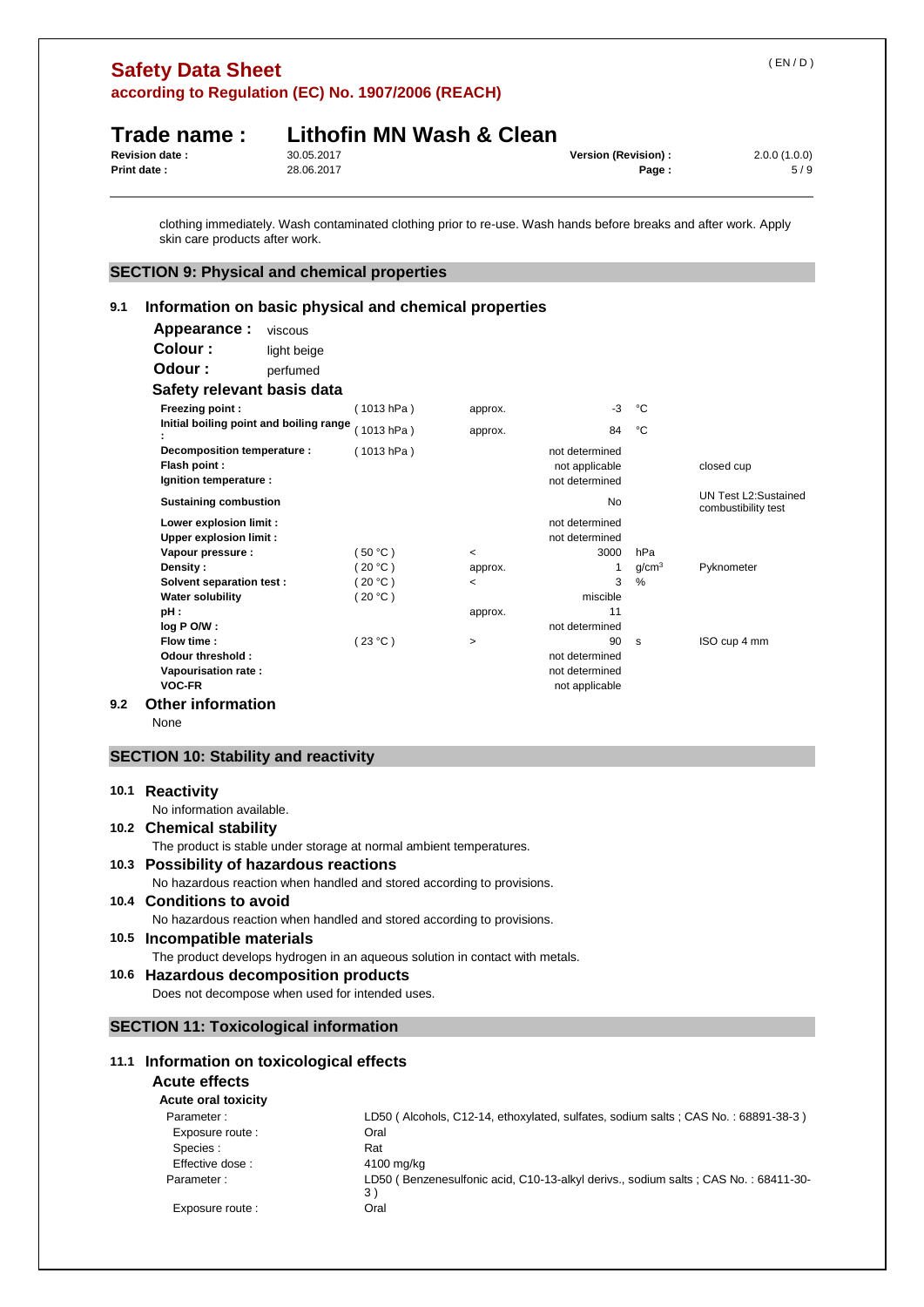| <b>Revision date:</b>                                | 30.05.2017 | Version (Revision) :<br>2.0.0(1.0.0)                                                                                   |
|------------------------------------------------------|------------|------------------------------------------------------------------------------------------------------------------------|
| <b>Print date:</b>                                   | 28.06.2017 | Page:<br>6/9                                                                                                           |
| Species :                                            |            | Rat                                                                                                                    |
| Effective dose :                                     |            | > 300 - 2000 mg/kg                                                                                                     |
| Method:                                              |            | OECD 401                                                                                                               |
| Parameter:                                           |            | LD50 (Amides, coco, N,N-bis(hydroxyethyl); CAS No.: 68603-42-9)                                                        |
| Exposure route :                                     |            | Oral                                                                                                                   |
| Species:                                             |            | Rat                                                                                                                    |
| Effective dose:                                      |            | > 2000 mg/l                                                                                                            |
| Method:                                              |            | OECD 401                                                                                                               |
| <b>Acute dermal toxicity</b>                         |            |                                                                                                                        |
| Parameter:                                           |            | LD50 (Alcohols, C12-14, ethoxylated, sulfates, sodium salts; CAS No.: 68891-38-3)                                      |
| Exposure route :                                     |            | Dermal                                                                                                                 |
| Species :                                            |            | Rat                                                                                                                    |
| Effective dose:                                      |            | > 2000 mg/kg                                                                                                           |
| Parameter:                                           |            | LD50 (Benzenesulfonic acid, C10-13-alkyl derivs., sodium salts; CAS No.: 68411-30-<br>3)                               |
| Exposure route :                                     |            | Dermal                                                                                                                 |
| Effective dose:                                      |            | > 2000 mg/kg                                                                                                           |
| Method:                                              |            | OECD 402                                                                                                               |
| Parameter:                                           |            | LD50 (Amides, coco, N,N-bis(hydroxyethyl); CAS No.: 68603-42-9)                                                        |
| Exposure route :                                     |            | Dermal                                                                                                                 |
| Species :                                            |            | Rabbit                                                                                                                 |
| Effective dose:                                      |            | > 2000 mg/kg                                                                                                           |
| Specific symptoms in animal studies                  |            |                                                                                                                        |
| No data available                                    |            |                                                                                                                        |
| <b>Irritant and corrosive effects</b>                |            |                                                                                                                        |
| Assessment/classification                            |            |                                                                                                                        |
| Causes serious eye damage. Causes severe burns.      |            |                                                                                                                        |
|                                                      |            | <b>CMR</b> effects (carcinogenicity, mutagenicity and toxicity for reproduction)                                       |
| Carcinogenicity                                      |            |                                                                                                                        |
| No indication of human carcinogenicity.              |            |                                                                                                                        |
| Germ cell mutagenicity                               |            |                                                                                                                        |
| In vivo mutagenicity                                 |            |                                                                                                                        |
| <b>Other information</b>                             |            |                                                                                                                        |
|                                                      |            | No experimental indications of in vivo mutagenicity exist.                                                             |
| Human toxicological data                             |            |                                                                                                                        |
| <b>Other information</b>                             |            |                                                                                                                        |
|                                                      |            | No indications of human germ cell mutagenicity exist.                                                                  |
| <b>Reproductive toxicity</b>                         |            |                                                                                                                        |
| Practical experience/human evidence                  |            |                                                                                                                        |
| No indications of human reproductive toxicity exist. |            |                                                                                                                        |
|                                                      |            |                                                                                                                        |
| <b>Overall Assessment on CMR properties</b>          |            | The ingredients in this mixture do not meet the criteria for classification as CMR category 1A or 1B according to CLP. |
|                                                      |            |                                                                                                                        |
| <b>SECTION 12: Ecological information</b>            |            |                                                                                                                        |

# **12.1 Toxicity**

| <b>Aquatic toxicity</b>          |                                                                                            |
|----------------------------------|--------------------------------------------------------------------------------------------|
| Acute (short-term) fish toxicity |                                                                                            |
| Parameter:                       | LC50 (Alcohols, C12-14, ethoxylated, sulfates, sodium salts : CAS No. : 68891-38-3)        |
| Species:                         | Fish                                                                                       |
| Effective dose:                  | $7.1 \text{ mq/l}$                                                                         |
| Exposure time :                  | 96 h                                                                                       |
| Parameter:                       | LC50 (Benzenesulfonic acid, C10-13-alkyl derivs., sodium salts : CAS No. : 68411-30-<br>3) |
| Species :                        | Fish                                                                                       |
| Effective dose:                  | $> 1 - 10$ mg/l                                                                            |
| Exposure time :                  | 96 h                                                                                       |
| Parameter:                       | LC50 (Amides, coco, N,N-bis(hydroxyethyl) ; CAS No.: 68603-42-9)                           |
| Species :                        | Fish                                                                                       |
| Effective dose:                  | $2.4$ mg/l                                                                                 |
| Exposure time :                  | 96 h                                                                                       |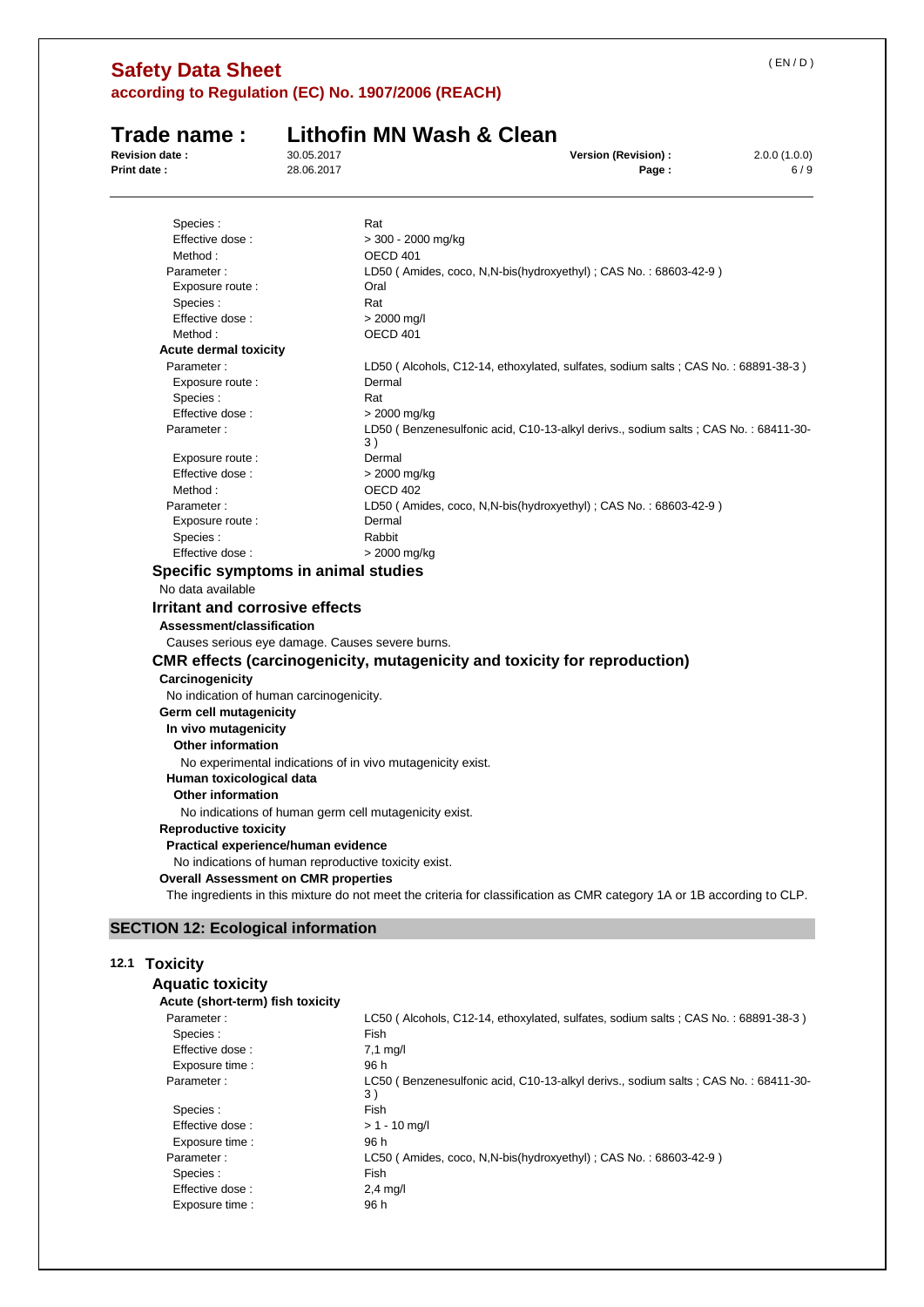| Revision date: | Trade name:                                                    | 30.05.2017 | Lithofin MN Wash & Clean<br>Version (Revision) :<br>2.0.0(1.0.0)                                                  |
|----------------|----------------------------------------------------------------|------------|-------------------------------------------------------------------------------------------------------------------|
| Print date:    |                                                                | 28.06.2017 | 7/9<br>Page:                                                                                                      |
|                |                                                                |            |                                                                                                                   |
|                | Method:                                                        |            | OECD <sub>203</sub>                                                                                               |
|                | Chronic (long-term) fish toxicity                              |            |                                                                                                                   |
|                | Parameter:                                                     |            | NOEC (Benzenesulfonic acid, C10-13-alkyl derivs., sodium salts; CAS No.: 68411-                                   |
|                |                                                                |            | $30-3)$                                                                                                           |
|                | Species:                                                       |            | Fish                                                                                                              |
|                | Effective dose:                                                |            | $> 0.1 - 1$ mg/l                                                                                                  |
|                | Exposure time :<br>Acute (short-term) daphnia toxicity         |            | 28 d                                                                                                              |
|                | Parameter:                                                     |            | EC50 (Alcohols, C12-14, ethoxylated, sulfates, sodium salts; CAS No.: 68891-38-3)                                 |
|                | Species:                                                       |            | Daphnia                                                                                                           |
|                | Effective dose :                                               |            | $7,2$ mg/l                                                                                                        |
|                | Exposure time :                                                |            | 48 h                                                                                                              |
|                | Parameter:                                                     |            | EC50 (Benzenesulfonic acid, C10-13-alkyl derivs., sodium salts; CAS No.: 68411-30-<br>3)                          |
|                | Species :                                                      |            | Daphnia                                                                                                           |
|                | Effective dose:                                                |            | $> 1 - 10$ mg/l                                                                                                   |
|                | Method:                                                        |            | OECD <sub>202</sub>                                                                                               |
|                | Parameter:<br>Species:                                         |            | EC50 (Amides, coco, N, N-bis (hydroxyethyl); CAS No.: 68603-42-9)<br>Daphnia                                      |
|                | Effective dose:                                                |            | $3,2$ mg/l                                                                                                        |
|                | Exposure time :                                                |            | 48 h                                                                                                              |
|                | Method:                                                        |            | OECD <sub>202</sub>                                                                                               |
|                | Chronic (long-term) daphnia toxicity                           |            |                                                                                                                   |
|                | Parameter:                                                     |            | NOEC (Alcohols, C12-14, ethoxylated, sulfates, sodium salts; CAS No.: 68891-38-3)                                 |
|                | Species :                                                      |            | Daphnia                                                                                                           |
|                | Effective dose:                                                |            | $0,27$ mg/l                                                                                                       |
|                | Exposure time :                                                |            | 21 d                                                                                                              |
|                | Parameter:                                                     |            | NOEC (Benzenesulfonic acid, C10-13-alkyl derivs., sodium salts; CAS No.: 68411-<br>$30-3)$                        |
|                | Species :<br>Effective dose:                                   |            | Daphnia<br>$> 1 - 10$ mg/l                                                                                        |
|                | Exposure time :                                                |            | 32 d                                                                                                              |
|                | Acute (short-term) algae toxicity                              |            |                                                                                                                   |
|                | Parameter:                                                     |            | IC50 (Alcohols, C12-14, ethoxylated, sulfates, sodium salts; CAS No.: 68891-38-3)                                 |
|                | Species:                                                       |            | Algae                                                                                                             |
|                | Effective dose:                                                |            | $7,5$ mg/l                                                                                                        |
|                | Exposure time :                                                |            | 96 h                                                                                                              |
|                | Parameter :                                                    |            | IC50 (Amides, coco, N,N-bis(hydroxyethyl); CAS No.: 68603-42-9)                                                   |
|                | Species :                                                      |            | Algae                                                                                                             |
|                | Effective dose:<br>Exposure time :                             |            | $7,4$ mg/l<br>72 h                                                                                                |
|                | Method:                                                        |            | OECD <sub>201</sub>                                                                                               |
|                | Chronic (long-term) algae toxicity                             |            |                                                                                                                   |
|                | Parameter:                                                     |            | NOEC (Benzenesulfonic acid, C10-13-alkyl derivs., sodium salts; CAS No.: 68411-<br>$30-3)$                        |
|                | Species :                                                      |            | Algae                                                                                                             |
|                | Effective dose:                                                |            | $> 4$ mg/l                                                                                                        |
|                | Exposure time :                                                |            | 28 d                                                                                                              |
|                | <b>Sediment toxicity</b>                                       |            |                                                                                                                   |
|                | Toxicity to soil macroorganisms                                |            |                                                                                                                   |
|                | Acute earthworm toxicity                                       |            |                                                                                                                   |
|                | Chronical earthworm toxicity (reproduction)                    |            |                                                                                                                   |
|                |                                                                |            | Long-term toxicity of organisms living in the sediment                                                            |
|                | <b>Effects in sewage plants</b>                                |            | Observe local regulations concerning effluent treatment. Before discharge into sewage plants the product normally |
|                | needs to be neutralised.<br>12.2 Persistence and degradability |            |                                                                                                                   |
|                | No data available                                              |            |                                                                                                                   |
|                |                                                                |            |                                                                                                                   |
|                | <b>Abiotic degradation</b><br>Abiotic degradation in Water     |            |                                                                                                                   |
|                | <b>Hydrolysis</b>                                              |            |                                                                                                                   |
|                |                                                                |            |                                                                                                                   |
|                | <b>Biodegradation</b>                                          |            |                                                                                                                   |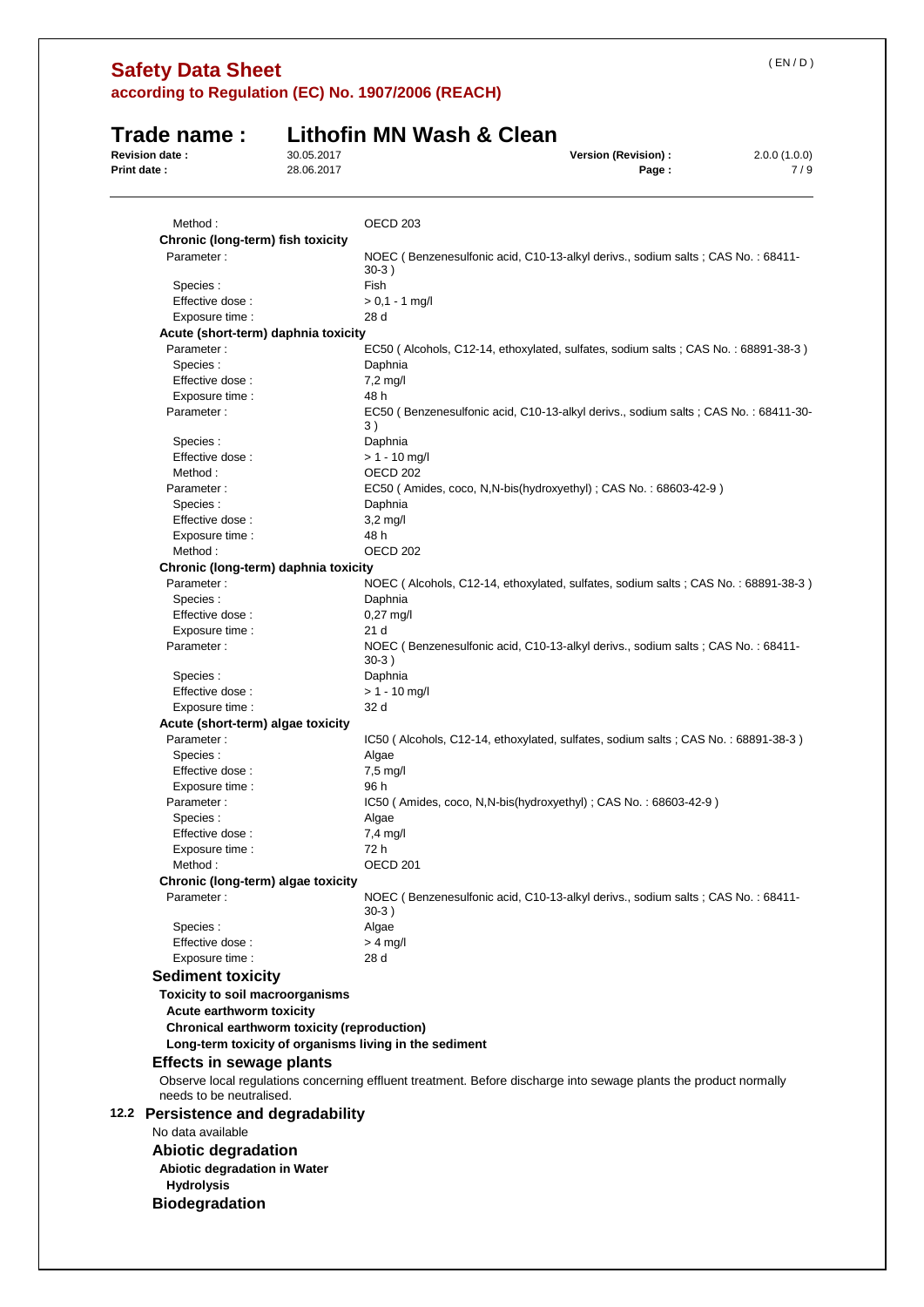| <b>Safety Data Sheet</b>                           |  |  |
|----------------------------------------------------|--|--|
| according to Regulation (EC) No. 1907/2006 (REACH) |  |  |

## **Trade name : Lithofin MN Wash & Clean Revision date :** 30.05.2017 **Version (Revision) :** 2.0.0 (1.0.0)

| <b>Revision date :</b> | 30.05.2017 | Version (Revision) : | 2.0.0(1.0.0) |
|------------------------|------------|----------------------|--------------|
| <b>Print date:</b>     | 28.06.2017 | Page                 | 8 / S        |

The surfactants contained in this preparation comply with the biodegradability criteria as laid down in Regulation (EC) No.648/2004 on detergents. Data to support this assertion are held at the disposal of the competent authorities of the Member States and will be made available to them, at their direct request or at the request of a detergent manufacturer.

**12.3 Bioaccumulative potential**  No data available **12.4 Mobility in soil** 

## No data available

## **12.5 Results of PBT and vPvB assessment**

The substances in the mixture do not meet the PBT/vPvB criteria according to REACH, annex XIII.

## **12.6 Other adverse effects**

No data available

**12.7 Additional ecotoxicological information Additional information** 

The product has not been tested.

## **SECTION 13: Disposal considerations**

## **13.1 Waste treatment methods**

Dispose according to legislation.

#### **Product/Packaging disposal**

#### **Waste codes/waste designations according to EWC/AVV**

## **Waste code product**

Waste code (91/689/EEC) : 07 06 08\*

## **Waste code packaging**

Waste code packaging: 15 01 10\*

#### **Waste treatment options**

29/35 - Do not empty into drains; dispose of this material and its container in a safe way. Delivery to an approved waste disposal company.

#### **Appropriate disposal / Package**

Contaminated packages must be completely emptied and can be re-used following proper cleaning. Packing which cannot be properly cleaned must be disposed of.

## **13.2 Additional information**

These codes are assigned based upon the most common uses for this material and may not reflect contaminants resulting from actual use.

## **SECTION 14: Transport information**

## **14.1 UN number**

No dangerous good in sense of these transport regulations.

## **14.2 UN proper shipping name**

No dangerous good in sense of these transport regulations.

**14.3 Transport hazard class(es)**  No dangerous good in sense of these transport regulations.

## **14.4 Packing group**

No dangerous good in sense of these transport regulations.

## **14.5 Environmental hazards**

No dangerous good in sense of these transport regulations.

#### **14.6 Special precautions for user**

None

## **SECTION 15: Regulatory information**

## **15.1 Safety, health and environmental regulations/legislation specific for the substance or mixture**

#### **EU legislation**

REGULATION (EC) No 1907/2006 concerning the Registration, Evaluation, Authorisation and Restriction of Chemicals (REACH)